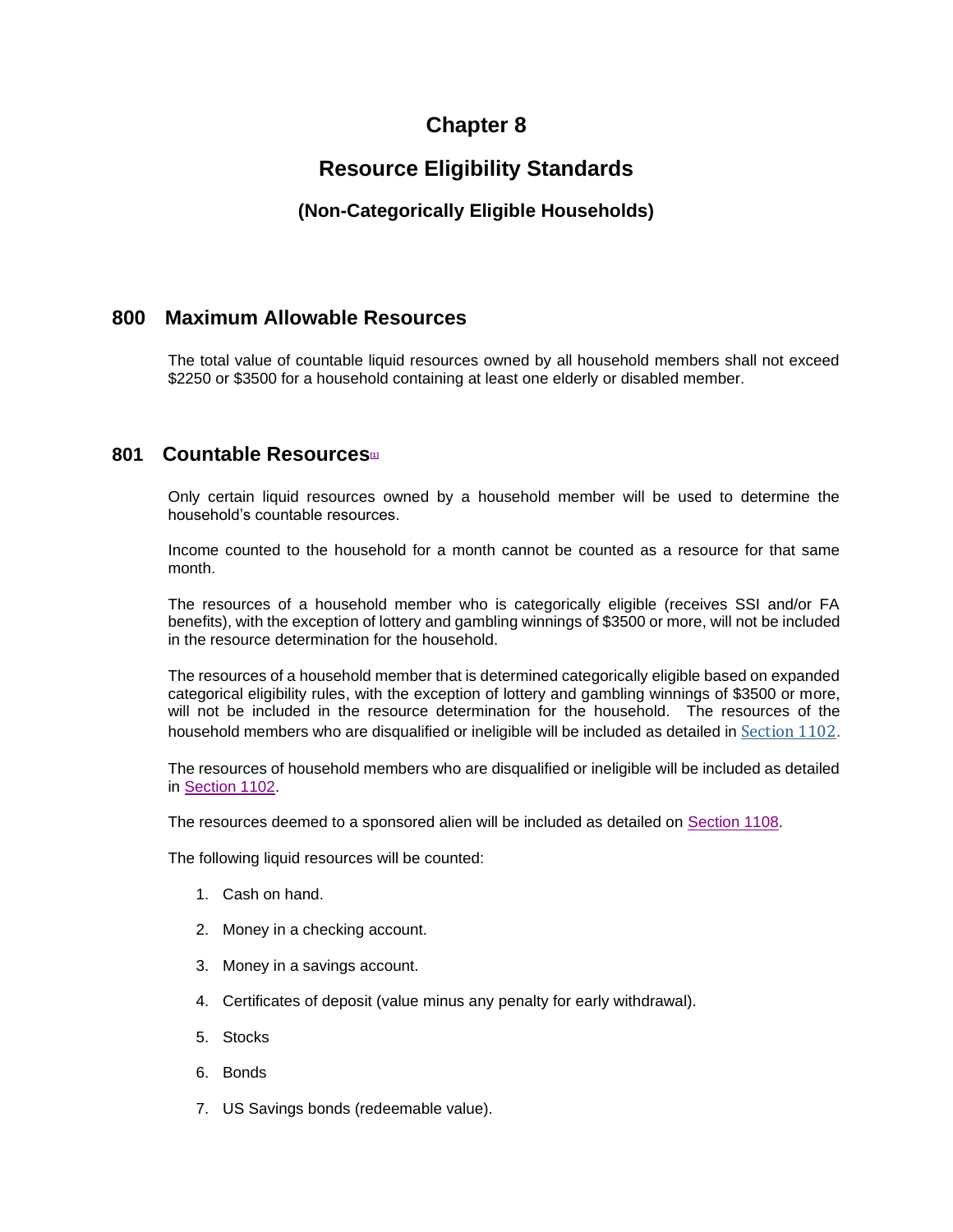8. Vacation pay of a laid-off employee that is received in a single payment or that the employee can but chooses not to receive.

(If these funds are received in more than one payment the payments are counted as income.)

- 9. Loans (other than deferred payment loans for education).
- 10. Trust funds to which the household has access.
- 11. Non-recurring lump sum payments including but not limited to:
	- a) Income tax refunds, rebates, or credits.
	- b) Retroactive lump-sum payments for Social Security, SSI, FA, UCB, and other programs.
	- c) Funds from a guardian or conservator account which are limited to use in emergency situations.
	- d) Child support payments received from income tax intercept.
- 12. The total value of any of the above listed resources that are jointly owned with a nonhousehold member.

If a jointly-owned resource is accessible but the household member claims not to be the owner of the resource, it is the household's responsibility to establish non-ownership of the funds. The following will be considered in determining non-ownership: 1) reason for establishment of the account and 2) account activity (withdrawals and deposits) and 3) the person responsible for the account activity.

Documentation to establish non-ownership may include written statements from all account holders or a third party with knowledge of the circumstances, statements from a bank official, monthly account statements, cancelled checks, deposit slips, or information to establish the source of the funds such as check stubs, employer statements, etc.

13. Lottery and gambling winnings of \$3500 or more.

#### **802 Excluded Resources[\[3\]](http://www.dhr.state.al.us/POE/chapter/CHAPTER%2008.htm#_ftn3)**

The value of all non-liquid resources, including personal property, buildings, and land, will be excluded from the resource determination. The value of all vehicles will be excluded from the resource determination (as allowed under PL 106-387 by adoption of Alabama's Family Assistance vehicle policy).

There are certain liquid resources that will not be counted in the resources determination. These include:

1. Resources jointly-owned by a categorically eligible household member and another member of a participating household that is not categorically eligible.<sup>[\[4\]](http://www.dhr.state.al.us/POE/chapter/CHAPTER%2008.htm#_ftn4)</sup>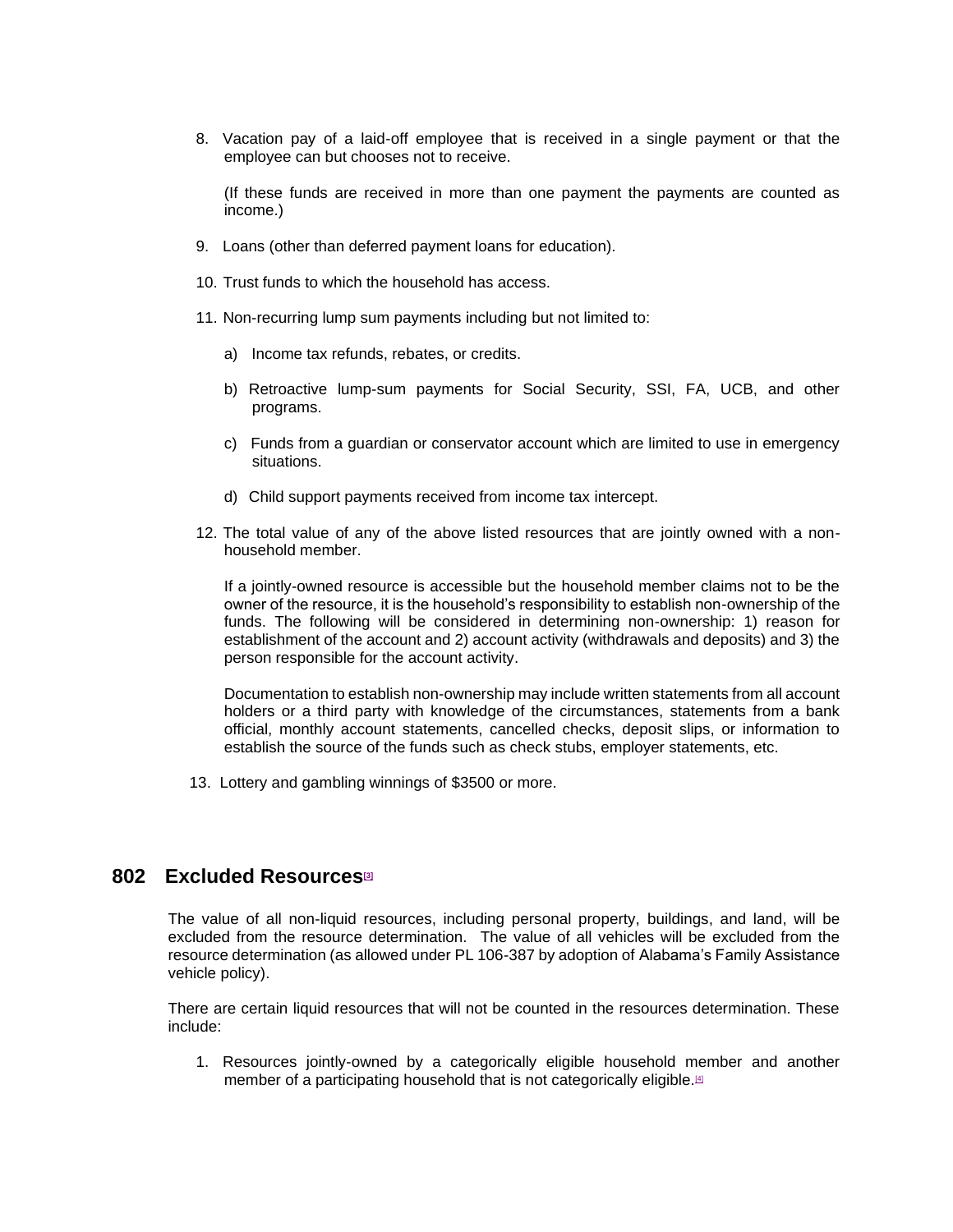- 2. Resources owned individually or jointly, that are determined to be inaccessible to the household. Such resources will be considered inaccessible to the household if the household must petition or make application to a court official, official of a financial institution or other outside individual who controls the funds. If another owner must agree to the access of the funds and refuses to cooperate, the funds are considered inaccessible. If inaccessibility is not readily apparent, it is the household's responsibility to establish the inaccessibility.
- 3. Resources, such as a checking or savings account, which are actually income which has been prorated over a period of time; for example: educational grants for students or selfemployment income.
- 4. Equity value of a bona fide funeral agreement.
- 5. Resources excluded by express provision of federal statute. The following is a listing of some of these resources:
	- a) Value of assistance provided to children under the National School Lunch Act and the Child Nutrition Act of 1966 (Programs include the School Lunch Program, Summer Food Services Program for Children, Commodity Distribution Program, The Child and Adult Care Program, Special Milk Program, Special Breakfast Program & WIC. (This exclusion does not apply to assistance paid to providers for children other than any portion for the providers' own children.)
	- b) Reimbursements from the Uniform Relocation Assistance and Real Property Acquisition Policy Act of 1970.
	- c) Payments made through the Disaster Relief Act of 1974 as amended by the Disaster Relief and Emergency Assistance Amendments of 1988. Disaster Unemployment Assistance (Public Law 100-707).
	- d) Payments made through Section (e), Low-Income Home Energy Assistance Act.
	- e) Payments received by U.S. citizens of Japanese ancestry and permanent resident Japanese aliens or their survivors and Aleut residents of the Pribilof Islands and the Aleutian Islands West of Unimak Island.
	- f) Payments under the Agent Orange Compensation Exclusion Act.
	- g) Payments made through the Radiation Exposure Compensation Act.
	- h) Earned Income Tax Credits (EITC) (see [POE Section 902](http://www.dhr.state.al.us/POE/chapter/CHAPTER%2009.htm#Section_902) for income exclusion same stipulations apply for resource exclusion).
	- i) Payments made to individuals because of their status as victims of Nazi persecution.
	- j) Compensation paid by an eligible crime victim compensation program.
	- k) Payments made to a child of a Vietnam veteran for any disability resulting from spina bifida.
	- l) Compensation through the Alaska Native Claims Settlement Act and Amendments of 1987.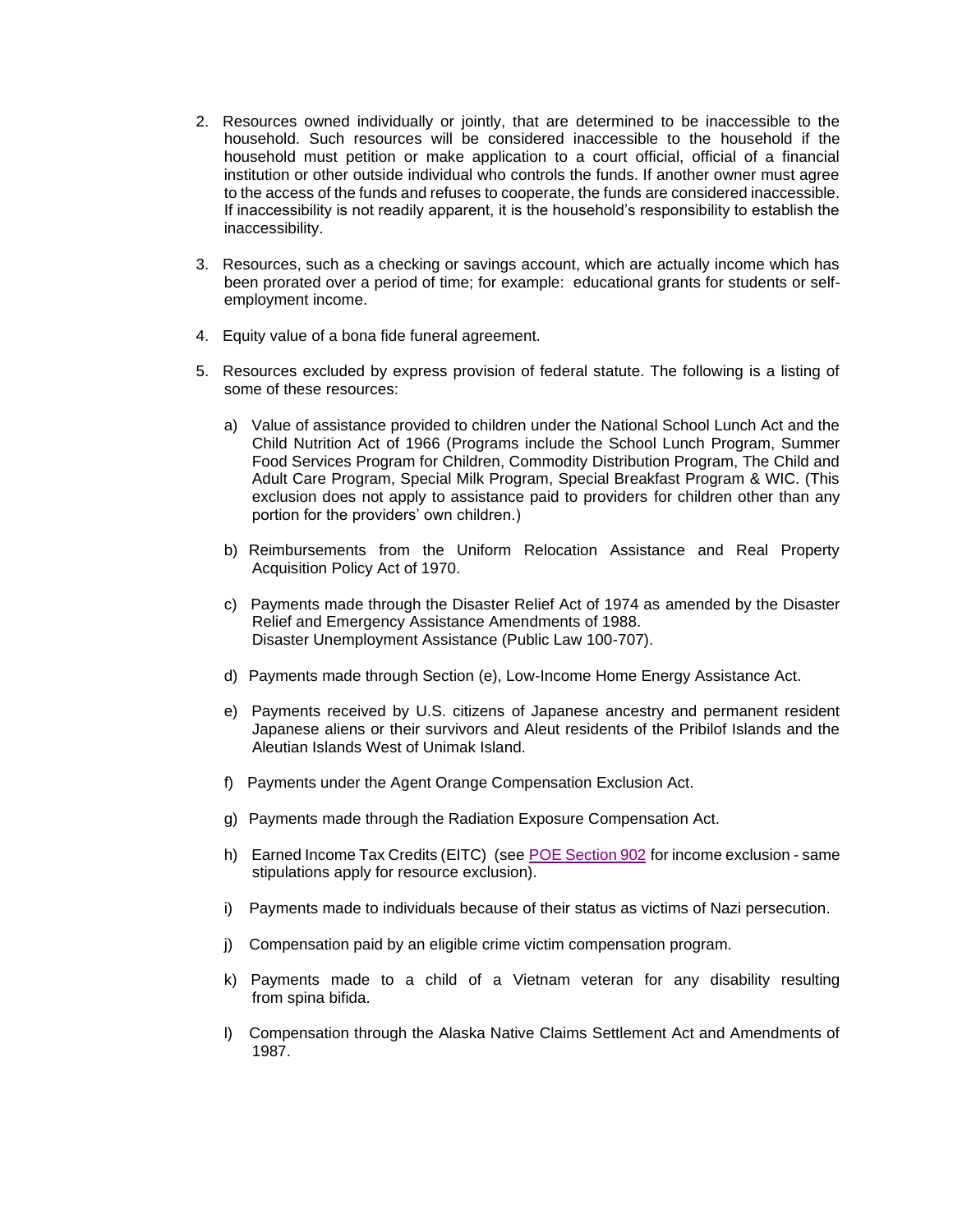- m) Funds held in trust or per capita distributions of \$2000 or less (per payment) appropriated in satisfaction of judgments of the Indian Claims Commission or Claims Court in favor of any Indian tribe (including those specifically listed below.
- n) Per capita payments of \$2000 or less (per payment) from funds held in trust by the Secretary of Interior for an Indian tribe (including those specifically listed below).
- o) Relocation assistance payments to members of the Navajo and Hopi tribes.
- p) Income derived from certain sub marginal land held in trust for tribes including the following.
	- ❖ Bad River Band of the Lake Superior Tribe of Chippewa Indians of Wisconsin
	- ❖ Blackfeet Tribe
	- ❖ Cherokee Nation of Oklahoma
	- ❖ Cheyenne River Sioux Tribe
	- ❖ Crow Creek Sioux Tribe
	- ❖ Lower Brule Sioux Tribe
	- ❖ Devils Lake Sioux Tribe
	- ❖ Fort Belknap Indian Community
	- ❖ Assiniboine and Sioux Tribes
	- ❖ Lac Courte Oreilles Band of Lake Superior Chippewa
	- ❖ Keweenaw Bay Indian Community
	- ❖ Minnesota Chippewa Tribe
	- ❖ Navajo Tribe
	- ❖ Oglala Sioux Tribe
	- ❖ Rosebud Sioux Tribe
	- ❖ Shoshone-Bannock Tribes
	- ❖ Standing Rock Sioux Tribe
- q) Per capita distributions or funds held in trust for the Sac and Fox Indians.
- r) Payments from the disposition of funds to the Grand River Band of Ottawa Indians.
- s) Indian Claims Commission payments to the Confederated Tribes and Bands of the Yakima Indian Nation and the Apache Tribe of the Mescalero Reservation.
- t) Payments made to the Passamaquoddy Tribe, the Penobscot Nation and the Houlton Band of Maliseet under the Maine Indians Claims Settlement Act of 1980.
- u) Payments made to the Turtle Mountain Band of Chippewa's, Arizona.
- v) Payments to the Blackfeet, Gros Ventre and Assiniboine tribes, Montana, and the Papago, Arizona.
- w) Funds distributed to members of the Red Lake Band of Chippewa Indians.
- x) Per capita and interest payments made to members of the Assiniboine Tribe of the Fort Belknap Indian Community, Montana, and the Assiniboine Tribe of the Fort Peck Indian Reservation, Montana.
- y) Funds made to heirs of deceased Indians under the Old Age Assistance Claims Settlement Act, except for per capita shares in excess of \$2000.
- z) Funds distributed per capita or held in trust for members of the Chippewa's of Lake Superior including the following reservations: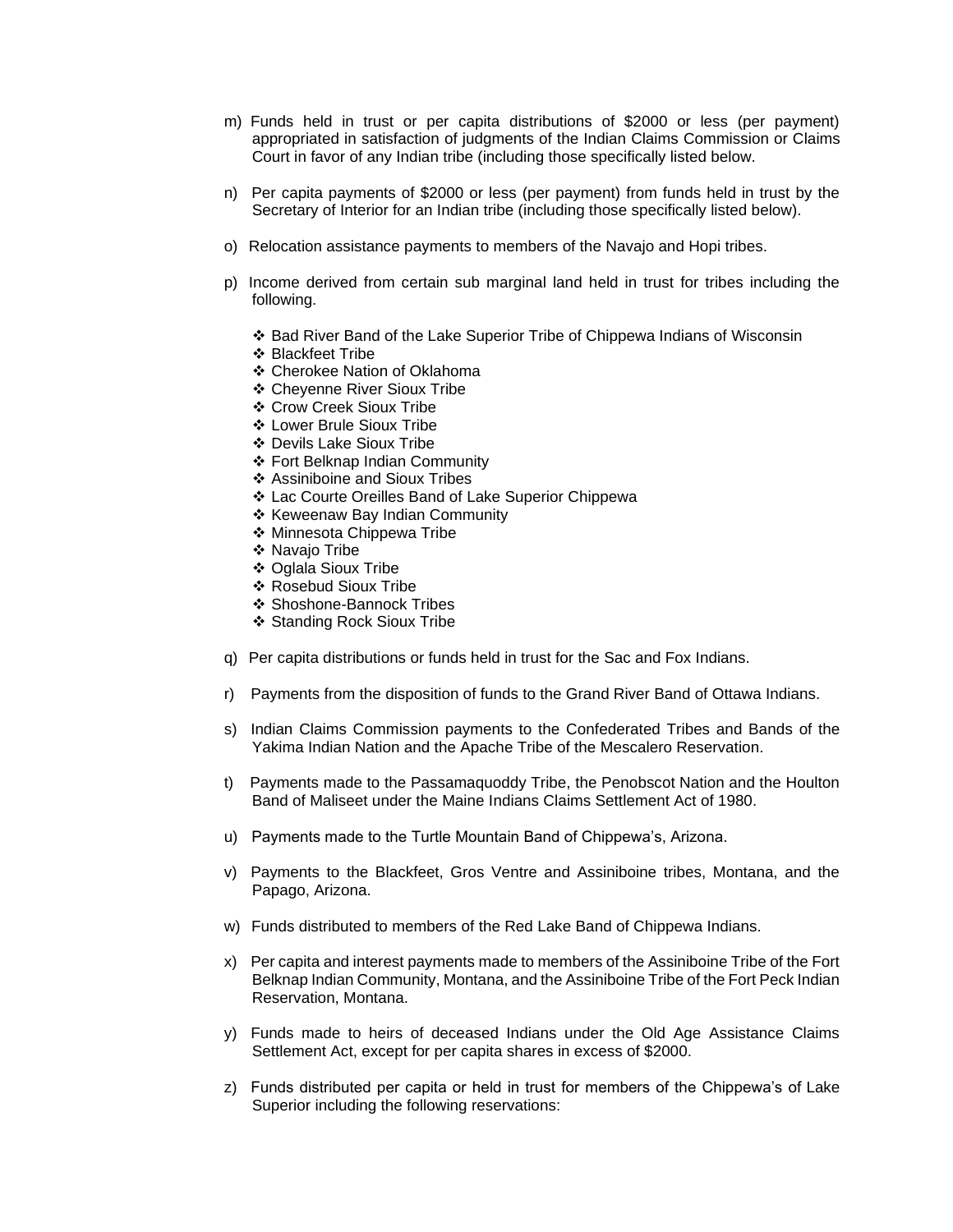Wisconsin: Bad River Reservation, Lac du Flambeau Reservation, Lac Courte Oreilles Reservation, Sokaogon Chippewa Community, Red Cliff Reservation, St. Croix **Reservation** 

Michigan: Keweenaw Bay Indian Community (L'Anse, Lac Vieux Desert, and Ontonagon Bands)

Minnesota: Fond du Lac Reservation, Grand Portage Reservation, Nett Lake Reservation (including Vermillion Lake and Deer Creek), White Earth Reservation

- aa) Money paid to members of the White Earth Band of Chippewa Indians in Minnesota.
- ab) Payments to the Saginaw Chippewa Indian Tribe of Michigan.
- ac) Funds distributed per capita or held in trust for members of the Chippewas of the Mississippi, divided by reservation affiliation for the Mille Lac Reservation, White Earth Reservation and Leech Lake Reservation, all in Minnesota.
- ad) Any type of benefits resulting from the Payallup Tribe of Indians Settlement Act of 1989, the Seneca Nation Settlement Act of 1990 or the Michigan Indian Land Claims Settlement Act, Section 111 for the Ottawa and Chippewa Indians of Michigan.
- ae) Payments made as a result of the Confederated Tribes of the Colville Reservation Grand Coulee Dam Settlement Act, Section 7(b).
- af) Payments made under the National Flood Insurance Program Act of 1968 as amended by P. L. 109-64, enacted on September 20, 2005.

ag) All tax- preferred education accounts and retirement accounts. These include:

- 401 Traditional Defined Benefit plan: employer-based retirement plan that promises retirees a certain benefit upon retirement, regardless of investment performance
- 401(a) plans, which are commonly referred to as "tax qualified retirement plans," and which include qualified cash or deferral arrangements. These include: Cash Balance Plan, Employee Stock Ownership Plan, Keogh Plan, Money Purchase Pension Plan, Profit-Sharing Plan, And 401(k)
- 403(a) plans which are similar to 401(a) plans but are funded through annuity insurance
- 403(b) plans which are retirement plans for certain employees of public school and tax-exempt organizations or ministers
- 408 plans which are traditional Individual Retirement Accounts and Annuities (IRA)
- 408A plans which are Roth IRAs where qualified distributions are tax free
- 408(p) plans which are simple retirement account IRAs only available to small businesses where employers and employees contribute
- 408(k) plans which are simplified Employee Pension Plans (SEP). These are Employersponsored plans available only to small businesses that allow the employer to contribute to employee accounts that function as IRAs and are subject mostly to IRA rules.
- eligible 457(b) plans which are deferred compensation plans established by state and local governments and other employers that are non-governmental
- 501(c) (18) trusts that were created before June 25, 1959 for union members who make contributions to their retirement plan
- a plan under Section 8439 of Title 5 USC which is the Federal Thrift Savings Plan a 401(k) type plan offered by the federal government to its employees
- other retirement programs or accounts included in any successor or similar provisions that may be enacted and determined to be exempt from tax under the Internal Revenue Code of 1986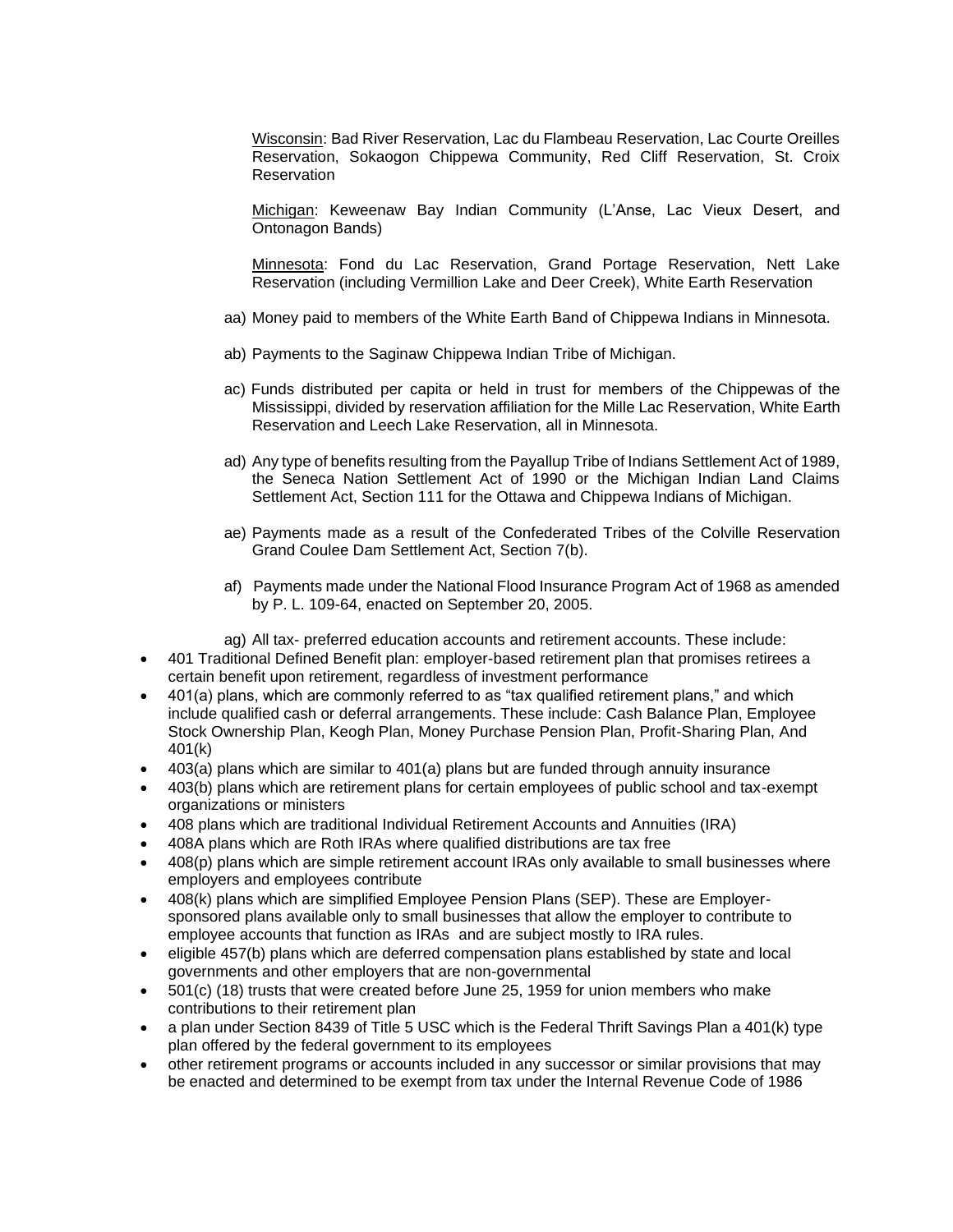- Achieving a Better Life Experience (ABLE) Accounts. These accounts are tax-favored savings accounts for people with disabilities.
- section 529 qualified tuition programs
- section 530 Coverdell education savings accounts. These are trusts created to pay the education expenses of the designated beneficiary.

## **803 Handling of Excluded Funds**

Excluded funds that are kept in a separate account, and that are not commingled in an account with non-excluded funds, shall retain their resource exclusion for an unlimited period of time.

Resources which are excluded because they were counted as income prorated over a specific period of time retain their exclusion for the period of time over which they have been prorated as income, even if commingled with other non-excluded funds. (This generally applies to students and self-employed members). All other excluded moneys which are commingled in an account with no excluded funds shall retain their exemption for six months from the date they are commingled. After six months from the date of commingling, all funds in the commingled account shall be counted as a resource.

Interest on accounts with commingled funds would be counted as unearned income in the month received and after that month, the interest would become a resource.

## **804 Transfer of Resources**

At the time of application, households shall be asked to provide information regarding any liquid resources which any household member (or ineligible alien or disqualified person whose resources are being considered available to the household) had transferred within the 3-month period immediately preceding the date of application. Households which have transferred liquid resources knowingly for the purpose of qualifying or attempting to qualify for food assistance benefits shall be disqualified from participation in the program for up to 1 year from the date of the discovery of the transfer.

This disqualification period shall be applied if the resources are transferred knowingly in the 3 month period prior to application, or the resources are knowingly transferred after the household is determined eligible for benefits (assets which the household acquires after being certified which are then transferred in order to prevent the household from exceeding the maximum resource limit).

For those households that have been previously determined ineligible because of lottery and gambling winnings in the amount of \$3500 or more, the transfer or resources to become eligible for food assistance benefits must be discussed the next time the household applies for food assistance benefits. If these households are found to have transferred resources within the 3-month period immediately preceding the date of application to become eligible for food assistance benefits, the household must be disqualified from receiving food assistance benefits.

#### **Transfer of Resources Not Affecting Eligibility**

In the following situations of the transfer of resources disqualification policy will not apply: